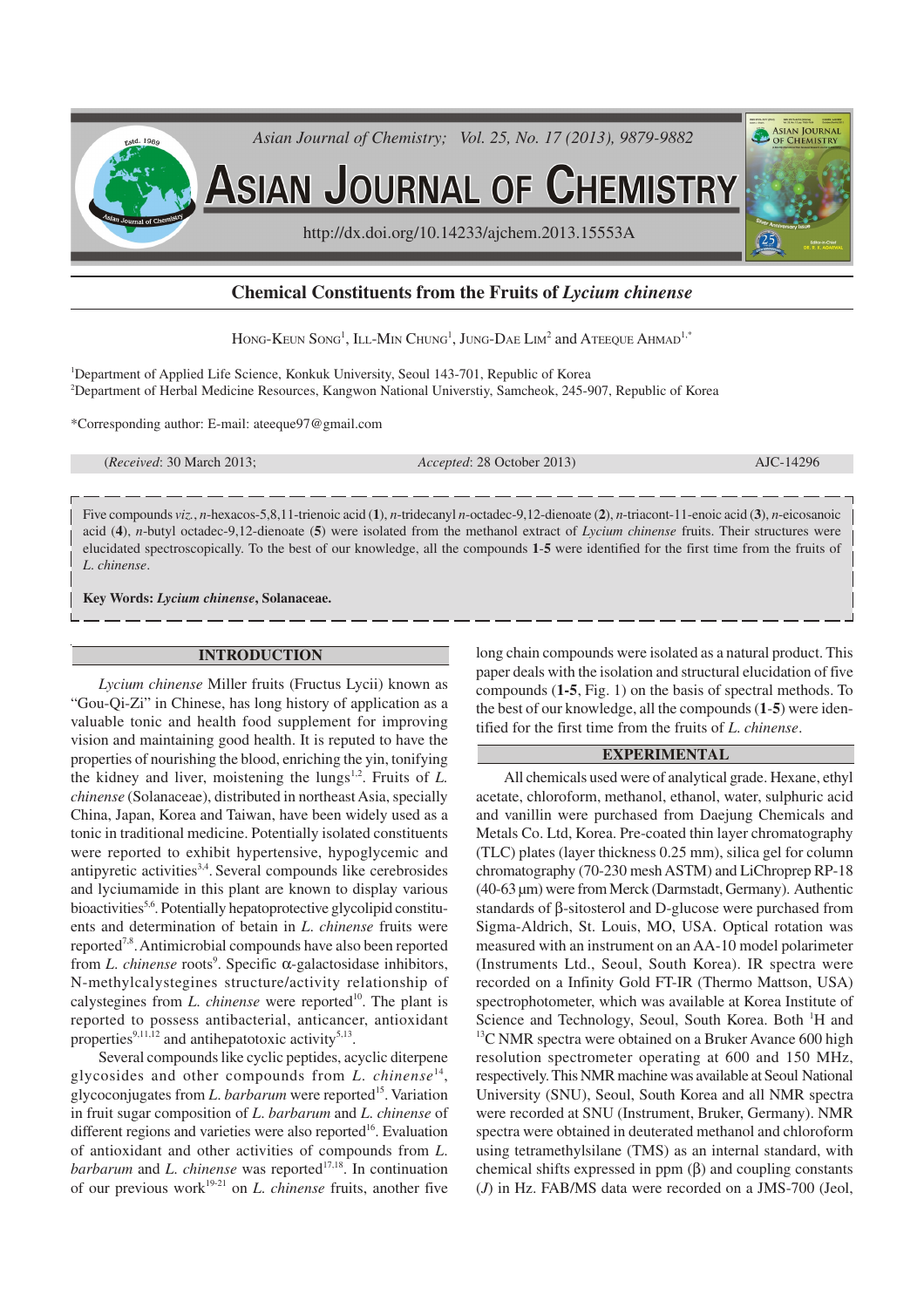

Fig. 1. Structures of compounds **1-5**

Japan) spectrometer instrument which was available at SNU, Seoul, South Korea.

Fruits of *Lycium chinense* were purchased from local medicinal plants shop market in Seoul, Korea and were identified by the Department of Pharmacognosy. Voucher specimen No. KU/LC/2010 has been deposited in Department of Applied Life Science, Konkuk University.

**Extraction of fruits:** The fruits of *L*. *chinense* (3.1 kg) were immersed in methanol (8 L) for 3 days at room temperature and then the supernatant was concentrated *in vacuo* to yield 230 g of extract. This material was suspended in water and extracted with hexane, ethyl acetate and *n*-butanol successively to produce 20.0 g, 10.1 g and 40 g extract, respectively.

**Isolation of the compounds from hexane extract:** The entire hexane extract (20 g) was subjected to normal phase CC over silica gel (500 g) to yield 28 fractions (each of 500 ml) with the following eluants: fractions 1-2 with hexane, fractions 3-4 with hexane:chloroform (9:1), fractions 5-6 with hexane:chloroform (8:2), fractions 7-8 with hexane:chloroform (7:3), fractions 9-10 with hexane:chloroform (6:4), fractions 11-12 with hexane:chloroform (1:1), fractions 13-14 with hexane:chloroform (4:6), fractions 15-16 with hexane: chloroform (3:7 ), fractions 17-18 with hexane:chloroform (2:8), fractions 19-22 with hexane:chloroform (1:9), fractions 23- 28 with chloroform. All fractions were examined by TLC. Fractions 15-16  $(0.8 \text{ g})$  and 17-18  $(0.6 \text{ g})$  were further chromatographed over silica gel with hexane-chloroform and obtained five compounds **1** (29 mg), **2** (23 mg), **3** (21 mg), **4** (24 mg) and **5** (54 mg).

*n***-Hexacos-5,8,11-trienoic acid (1):** Colourless powder; IR (KBr, ν<sub>max</sub>, cm<sup>-1</sup>): 3410, 2917, 2850, 1708, 1645, 1463, 1410, 1295, 1187, 942, 723; <sup>1</sup>H NMR (CDCl<sub>3</sub>): δ 5.41 (1H, m, H-5), 5.38 (1H, m, H-6), 5.35 (1H, m, H-8), 5.33 (1H, m, H-9), 5.31 (1H, m, H-11), 5.29 (1H, m, H-12), 2.77 (1H, d,  $J = 6.54$  Hz,  $H_2$ -2a), 2.75 (1H, d,  $J = 6.8$  Hz,  $H_2$ -2b), 2.35 (2H, m, H<sub>2</sub>-7), 2.33 (2H, m, H<sub>2</sub>-10), 2.05 (2H, m, H<sub>2</sub>-4), 2.02 (2H, m, H<sub>2</sub>-13), 1.61 (4H, m,  $2 \times CH_2$ ), 1.30 (6H, m,  $3 \times CH_2$ ), 1.28  $(6H, m, 3 \times CH_2)$ , 1.23 (12 H, br s,  $6 \times CH_2$ ), 0.88 (3H, t,  $J =$ 

6.6 Hz, Me-26); <sup>13</sup>C NMR (CDCl3): δ 180.16 (C- 1), 130.16 (C-5), 129.97 (C- 6, 8), 129.23 (C-9), 128.01(C-11), 127.84  $(C-12)$ , 34.07  $(CH_2)$ , 31.75  $(CH_2)$ , 31.49  $(CH_2)$ , 29.72  $(CH_2)$ , 29.64 (CH2), 29.56 (CH2), 29.49 (CH2), 29.41 (CH2), 29.34  $(CH<sub>2</sub>), 29.31$  (CH<sub>2</sub>), 29.22 (CH<sub>2</sub>), 29.12 (CH<sub>2</sub>), 29.03 (CH<sub>2</sub>), 29.99 (CH2), 27.16 (CH2), 29.14 (CH2), 25.48 (CH2), 24.62 (CH<sub>2</sub>), 22.66 (CH<sub>2</sub>), 22.55 (CH<sub>2</sub>), 14.10 (Me-26); FAB MS (positive mode)  $m/z$  (rel. int.): 391  $[M + H]^+$  (C<sub>26</sub>H<sub>47</sub>O<sub>2</sub>) (11.8), 303 (100), 277 (67.2), 263 (28.7), 237 (14.5), 223 (13.6).

*n***-Tridecanyl** *n***-octadec-9, 12-dienoate (2):** Colourless solid, R<sub>f</sub> 0.48 (CHCl<sub>3</sub>); IR (KBr, v<sub>max</sub>, cm<sup>-1</sup>): 2923, 2852, 1742, 1641, 1463, 1367, 1260, 1171, 721; <sup>1</sup>H NMR (CDCl<sub>3</sub>; 600 MHz): δ 5.36 (1H, m, H-9), 5.33 (1H, m, H-10), 5.31 (1H, m, H-12), 5.29 (1H, m, H-13), 4.12 (1H, d,  $J = 7.2$  Hz, H<sub>2</sub>-1'a), 4.10 (1H, d,  $J = 7.2$  Hz,  $H_2$ -1'b), 2.31 (1H, d,  $J = 7.2$  Hz,  $H_2$ -2a ), 2.29 (1H, d,  $J = 7.2$  Hz,  $H_2$ -2b), 1.99 (2H, m,  $H_2$ -11), 1.61 (2H, m, H<sub>2</sub>-8), 1.58 (2H, m, H<sub>2</sub>-14), 1.27 (8H, br s, 4  $\times$ CH<sub>2</sub>), 1.26 (10 H, br s,  $5 \times$  CH<sub>2</sub>), 1.23 (20 H, br s, 10  $\times$  CH<sub>2</sub>), 0.87 (3H, t, *J* = 7.2 Hz, Me-18), 0.84 (3H, t, *J* = 7.1 Hz, Me-13'); <sup>13</sup>C NMR (CDCl<sub>3</sub>; 150 MHz):  $\delta$  174.39 (C-1), 130.12 (C-9), 129.92 (C-10), 129.67 (C-12), 127.96 (C-13), 60.14 (C-1′), 51.41 (C-2), 34.05 (CH2), 33.97 (CH2), 31.88 (CH2), 29.71 (3  $\times$  CH<sub>2</sub>), 29.65 (4  $\times$  CH<sub>2</sub>), 29.56 (CH<sub>2</sub>), 29.48 (CH<sub>2</sub>), 29.41 (CH2), 29.33 (CH2), 29.29 (CH2), 29.22 (CH2), 29.11 (CH<sub>2</sub>), 29.07 (CH<sub>2</sub>), 29.03 (CH<sub>2</sub>), 28.95 (CH<sub>2</sub>), 27.15 (CH<sub>2</sub>), 27.10 (CH<sub>2</sub>), 14.18 (Me-18), 14.07 (Me-13'); FABMS (positive ion mode)  $m/z$  (rel. int.): 463  $[M + H]^+$  (C<sub>31</sub>H<sub>59</sub>O<sub>2</sub>) (25.6), 279 (38.2), 263 (31.8).

*n***-Triacont-11-enoic acid (3):** Yellow semi-solid; IR  $(KBr, V_{max}, cm^{-1})$ : 3190, 2917, 2849, 1704, 1635, 1463, 1410, 1296, 1215, 940, 757; <sup>1</sup>H NMR (CDCl<sub>3</sub>): δ 5.35 (1H, m, H-11), 5.33 (1H, m, H-12), 2.35 (2H, t,  $J = 7.2$  Hz, , H<sub>2</sub>-2), 2.37 (2H, m, H<sub>2</sub>-10), 2.02 (2H, m, H<sub>2</sub>-13), 1.63 (4H, m, 2  $\times$ CH<sub>2</sub>), 1.31 (16 H, br s,  $8 \times$  CH<sub>2</sub>), 1.29 (14H, br s,  $7 \times$  CH<sub>2</sub>), 1.25 (12H, br s,  $6 \times CH_2$ ), 0.87 (3H, t,  $J = 6.8$  Hz, Me-30); <sup>13</sup>C NMR (CDCl3); δ 180.53 (C-1), 129.68 (C-11), 129.69 (C-12), 34.10 (CH<sub>2</sub>), 39.91 (CH<sub>2</sub>), 29.66 (14  $\times$  CH<sub>2</sub>), 29.58 (CH<sub>2</sub>), 29.42 (CH2), 29.36 (CH2), 29.31 (CH2), 29.23 (CH2), 29.04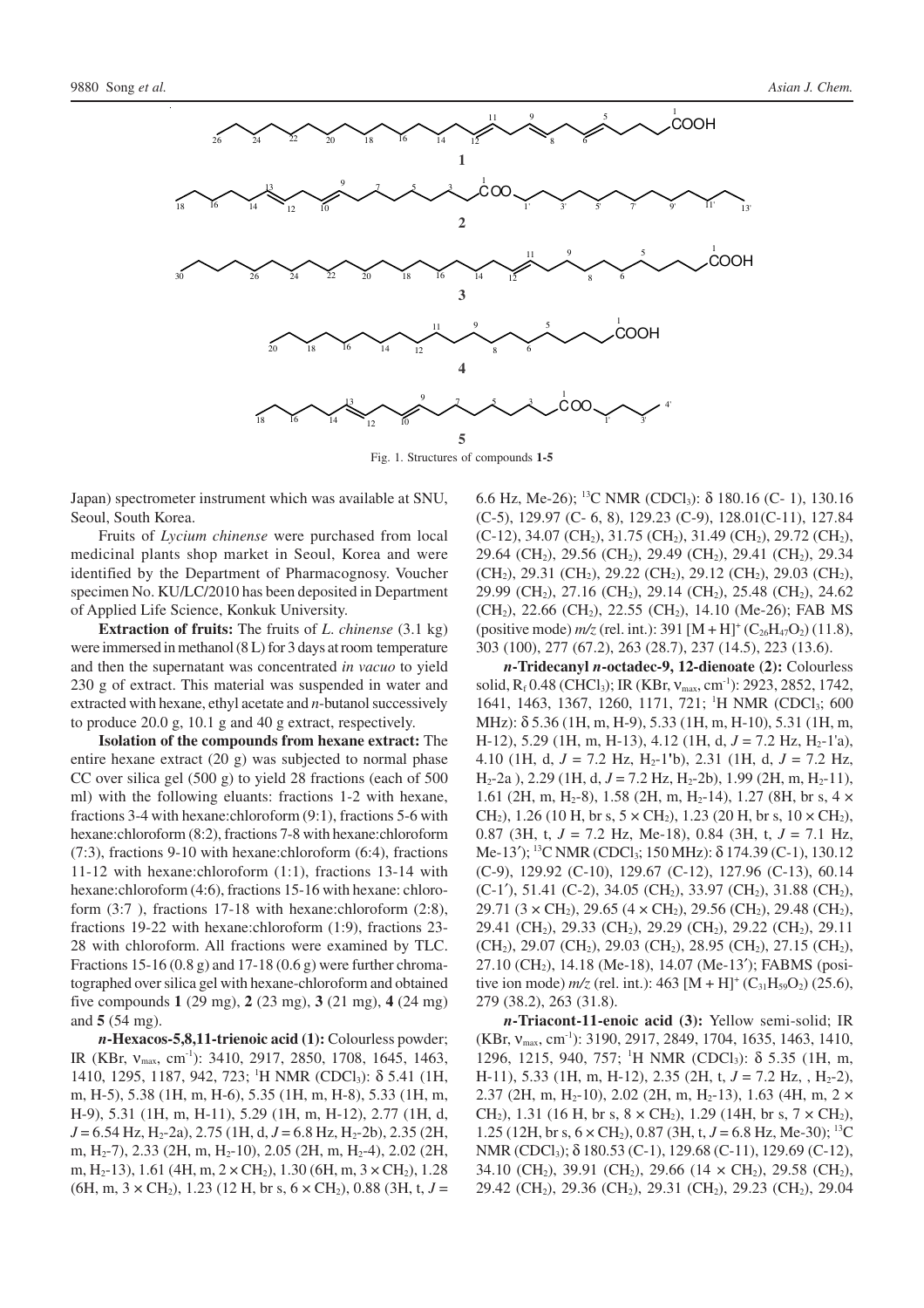$(CH<sub>2</sub>), 27.18$  (CH<sub>2</sub>), 27.12 (CH<sub>2</sub>), 24.64 (CH<sub>2</sub>), 22.68 (CH<sub>2</sub>), 14.12 (CH2); FAB MS (positive mode) *m/z* (rel. int.): 451 [M  $+ H$ ]<sup>+</sup> (C<sub>30</sub>H<sub>59</sub>O<sub>2</sub>) (22.5), 279 (83.4).

*n***-Eicosanoic acid (4):** White crystalline solid; IR (KBr,  $V_{\text{max}}$ , cm<sup>-1</sup>): 3490, 2916, 2848, 1707, 1463, 1297, 725; <sup>1</sup>H NMR  $(CDCl<sub>3</sub>;600 MHz)$   $\delta$  2.35 (2H, t, J = 7.5 Hz, H<sub>2</sub>-2), 1.64 (4 H, m,  $2 \times CH_2$ ), 1.29 (10 H, br s  $5 \times CH_2$ ), 1.25 (20 H, br s, 10  $\times$ CH<sub>2</sub>), 0.89 (3H, t,  $J = 6.6$  Hz, Me-20); <sup>13</sup>C NMR (CDCl<sub>3</sub>; 150) MHz):  $\delta_c$  179.72 (C-1), 33.96 (CH<sub>2</sub>), 31.90 (CH<sub>2</sub>), 29.68 (9  $\times$  $CH<sub>2</sub>$ ), 29.58 (CH<sub>2</sub>), 29.42 (CH<sub>2</sub>), 29.35 (CH<sub>2</sub>), 29.23 (CH<sub>2</sub>), 29.03 (CH<sub>2</sub>), 24.64 (CH<sub>2</sub>), 22.68 (CH<sub>2</sub>), 14.13 (Me-20); FAB MS (positive mode):  $m/z$  (rel.int.): 313 [M]<sup>+</sup> (C<sub>20</sub>H<sub>41</sub>O<sub>2</sub>) (12.6), 295 (18.3).

*n***-Butyl octadec-9, 12-dienoate (5):** Colourless amorphous powder;  $R_f$  0.45 (CHCl<sub>3</sub>); <sup>1</sup>H NMR (CDCl<sub>3</sub>; 600) δ 5.37 (1H, m, H-9), 5.34 (1H, m, H-10), 5.32 (1H, m, H-12), 5.30 (1H, m, H-13), 4.11 (2H, t,  $J = 7.14$  Hz,  $H_2$ -1'), 2.30 (2H, t,  $J = 7.2$  Hz, H<sub>2</sub>-2), 2.01 (2H, m, H<sub>2</sub>-11), 1.62 (4H, m, 2  $\times$ CH<sub>2</sub>), 1.29 (8 H, br s,  $4 \times$  CH<sub>2</sub>), 1.26 (12H, br s,  $6 \times$  CH<sub>2</sub>), 0.88  $(3 H, t, J = 6.6 Hz, Me-18)$ , 0.85 (3H, t,  $J = 7.1 Hz, Me-4$ ); <sup>13</sup>C NMR (CDCl<sub>3</sub>150 MHz) β 174.42 (C-1), 130.16 (C-9), 129.95 (C-10), 129.71 (C-12), 127.85 (C-13), 60.16 (C-1'), 34.36  $(CH<sub>2</sub>), 31.90 (CH<sub>2</sub>), 29.81 (CH<sub>2</sub>), 29.67 (CH<sub>2</sub>), 29.57 (CH<sub>2</sub>),$ 29.50 (CH2), 29.42 (CH2), 29.35 (CH2), 29.23 (CH2), 29.12 (CH<sub>2</sub>), 29.09 (CH<sub>2</sub>), 27.16 (CH<sub>2</sub>), 24.95 (CH<sub>2</sub>), 22.67 (CH<sub>2</sub>),

14.21 (Me-18), 14.11 (Me-4'); IR (KBr,  $v_{\text{max}}$ , cm<sup>-1</sup>): 2916, 2849, 1737, 1641, 1462, 1378, 1260, 1170, 720; FAB MS (positive mode)  $m/z$  (rel. int.): 337 [M + H]<sup>+</sup> (C<sub>22</sub>H<sub>43</sub>O<sub>2</sub>) (10.3), 279 (12.2), 263 (14.7).

# **RESULTS AND DISCUSSION**

Compound **1,** was obtained as a colourless compound. The FAB mass and <sup>13</sup>C NMR spectral data led to established its molecular formula  $C_{26}H_{46}O_2$  ion peak at  $m/z$  391. Its IR spectrum exhibited characteristic absorption bands for carboxylic (3410 cm<sup>-1</sup>), unsaturation (1645, 1463 cm<sup>-1</sup>) and long aliphatic chain (723 cm<sup>-1</sup>). The <sup>1</sup>H and <sup>13</sup>C NMR spectral are also supported the structure of compound **1**. The spectral details are given in experimental part. The mass fragmentation pattern of **1** is shown in Fig. 2. On the basis of spectroscopic analysis, the structure of **1** has been established as *n*-hexacos-5,8,11-trienoic acid.

Compound **2**, was obtained as a colourless compound and its molecular formula  $C_{31}H_{58}O_2$  was established from its <sup>13</sup>C NMR and FAB MS. Its IR spectrum exhibited characteristic absorption bands for ester function  $(1725, 1641 \text{ cm}^{-1})$ , unsaturation (1641 cm<sup>-1</sup>) and long aliphatic chain (721 cm<sup>-1</sup>). The mass fragmentation pattern of **2** is shown in Fig. 2. The <sup>1</sup>H NMR spectrum of **2** showed four one proton multiplets at δ 5.36, 5.33 5.21 and 5.29, assigned to vinylic protons H-9,



Fig. 2. Fragmentation pattern of compounds **1-3** and **5**